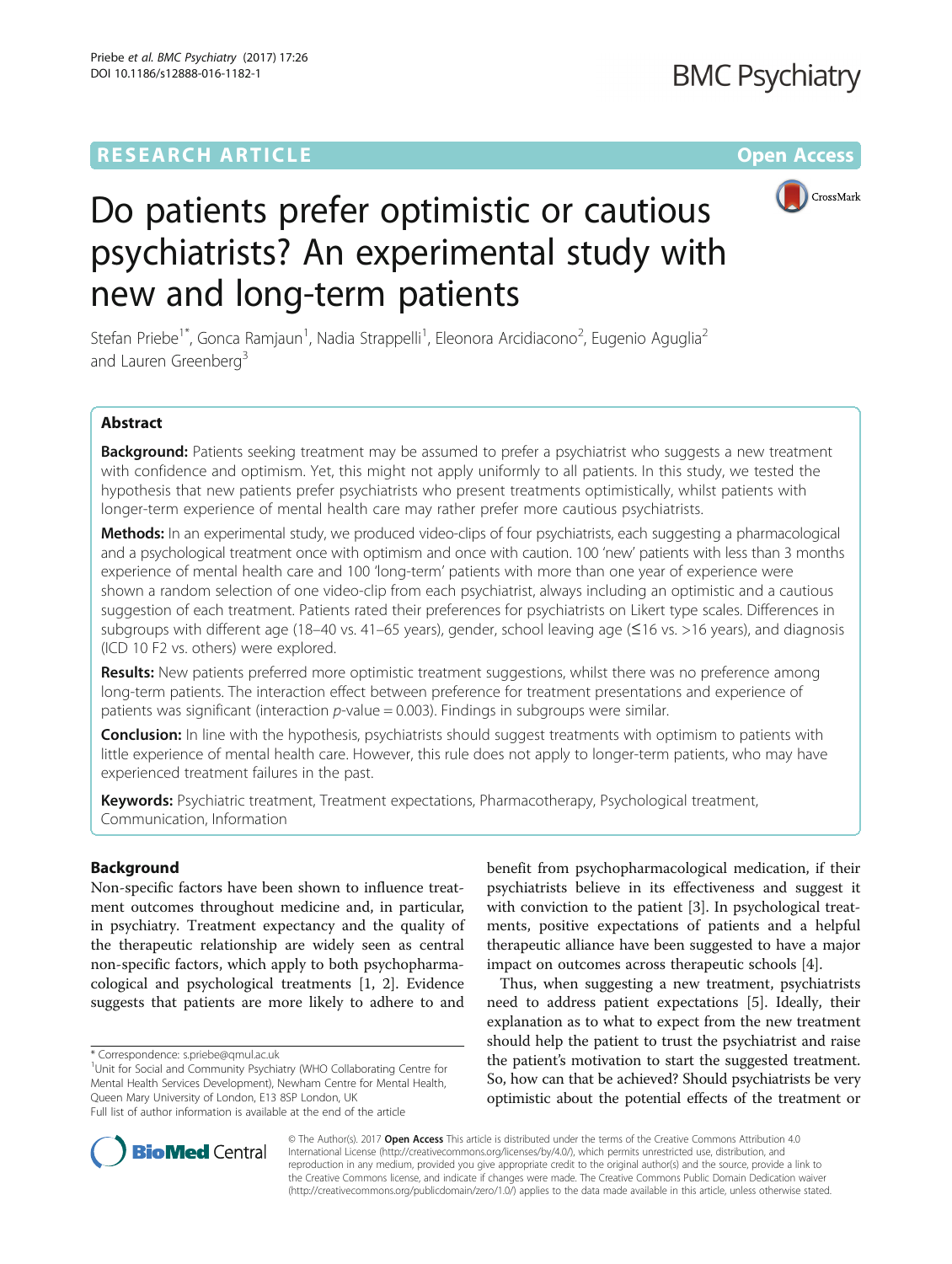may it be sometimes better to be cautious? And if it is the latter, when is a more cautious presentation appropriate?

One may assume that, in general, patients are likely to prefer a psychiatrist who recommends a treatment with confidence and optimism. They have sought the help of an expert to find a remedy for their distress, and should normally prefer a psychiatrist who is convinced that the suggested treatment will be effective rather than a cautious one.

However, this may not apply to all patients. Patients who have been in psychiatric treatment for longer periods of time may have learned that outright optimism about the expected effects of a new treatment is not always justified. Treatments may have failed in the past, or – at least – have not removed the distress for good, otherwise patients would not have to consider another treatment. Thus, such patients may be less convinced by optimism and have more trust in psychiatrists who present new treatments with some reservation about the probable treatment outcomes. In this case, a less optimistic and even explicitly cautious presentation of treatment expectations may instil more trust into both the psychiatrist and the new treatment. In line with some models of clinical communication [[6, 7](#page-5-0)], a very optimistic presentation may raise doubts in these patients and be rather detrimental, whilst a cautious presentation may lead the patient to feel that the psychiatrist is competent and rather expect improvement.

This leads to the hypothesis that patients who are new to psychiatry prefer psychiatrists who suggest new treatments with optimism and conviction, whilst patients with longer experience of psychiatric treatments prefer rather cautious treatment expectations.

We tested this hypothesis in an experimental study, and explored whether the findings would differ in subgroups with different age, gender, school education and clinical diagnosis.

## **Methods**

The study was a hypothesis testing, non-clinical experiment. Brief video-clips with consultant psychiatrists suggesting treatments in a more optimistic or cautious manner were shown to different patient groups. Patients assessed to what extent they trusted the psychiatrist and wanted to start the new treatment with him or her. The design drew on and further elaborated a method that had successfully been used in a previous study for establishing how psychiatrists should introduce themselves in a first contact [\[8](#page-5-0)].

## Psychiatrists

Four Consultant Psychiatrists were purposively selected using age, gender and ethnicity as selection criteria, i.e., two women and two men from different age groups, with one of them being from an ethnic minority. We recruited psychiatrists rather than actors to reflect a real scenario as far as possible, therefore increasing the external validity of the study. All psychiatrists were from different services than the ones in which patients were recruited. This was to avoid any confusion of patients with real scenarios either at the time of the study or later.

### Video-clips

Each psychiatrist was video recorded with four different types of treatment suggestions, i.e., an optimistic and a cautious one, each for medication and psychotherapy.

The format and length of all video-clips was consistent. In the video-clips, only the psychiatrist is seen acting in the introductory phase of a medical consultation with a new patient. Following the technique used in a previous study [[8\]](#page-5-0), psychiatrists were asked to talk to an imagined patient sitting behind the camera. The psychiatrists were asked to introduce themselves and suggest a treatment, varying only for the nature of the treatment and the level of optimism or cautiousness. The four presentations were:

- a) Optimistic suggestion of pharmacological treatment My name is Dr XX. I am your new consultant psychiatrist. Having looked at your records, I believe we could start you on a new medication, which you will have to take once a day for 6 weeks. I am very optimistic that the new medication will be most effective and make all your symptoms go away.
- b) Cautious suggestion of pharmacological treatment My name is Dr XX. I am your new consultant psychiatrist. Having looked at your records, I believe we could start you on a new medication, which you will have to take once a day for 6 weeks. I really cannot say whether it will or will not work with you, and I cannot guarantee any improvement, but it may be worth trying.
- c) Optimistic suggestion of psychological treatment My name is Dr XX. I am your new consultant psychiatrist. Having looked at your records, I believe we could start you on psychological therapy. This will be weekly one-to-one sessions with a psychologist for 8 weeks. I am very confident that such talks will be most helpful and sort all your problems.
- d) Cautious suggestion of psychological treatment My name is Dr XX. I am your new consultant psychiatrist. Having looked at your records, I believe we could start you on psychological therapy. This will be weekly one-to-one sessions with a psychologist for 8 weeks. I cannot say whether such talks will really help you, and cannot promise anything, but you might want to try.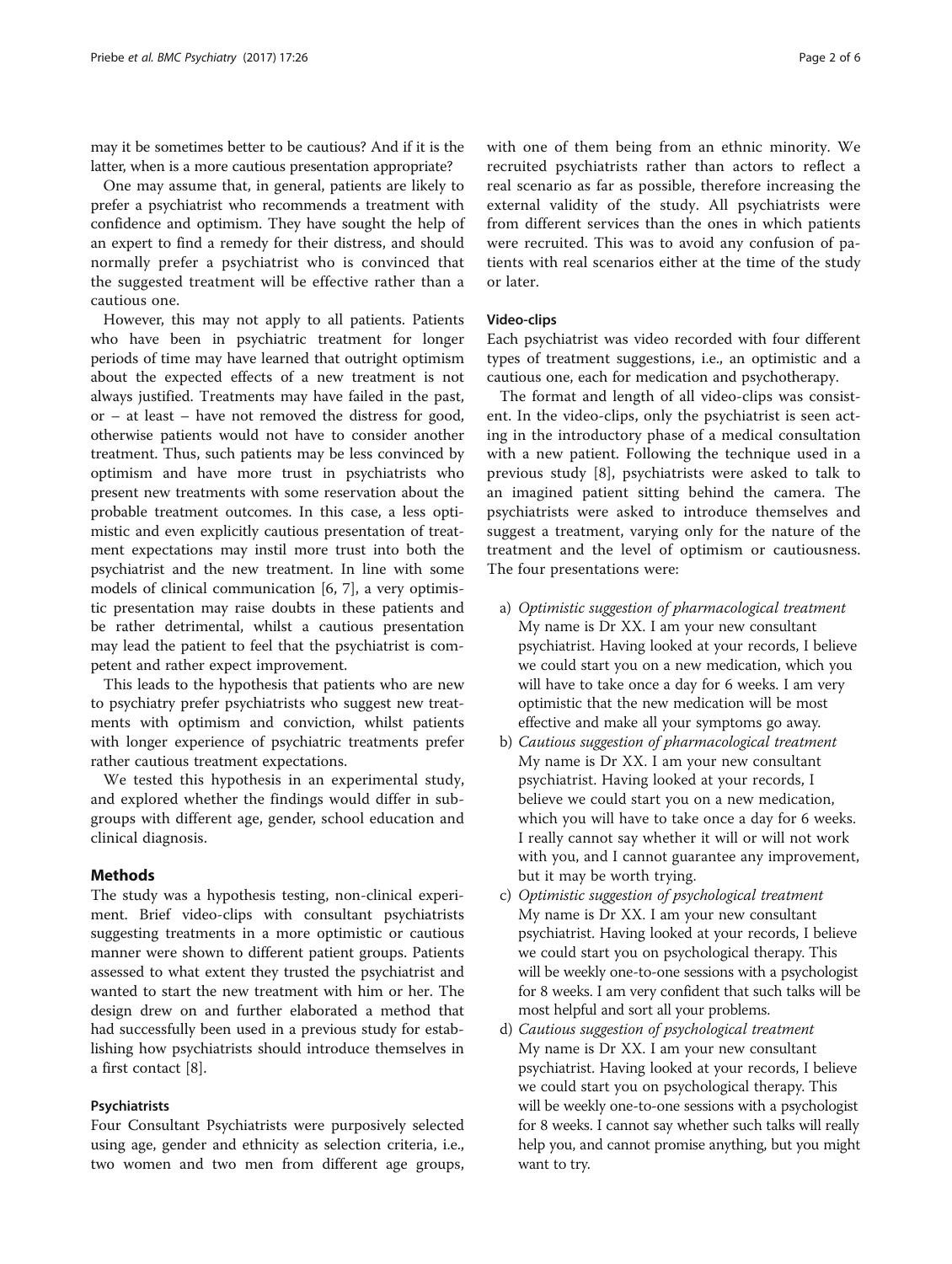## Patients

Patients were recruited from secondary services in the East London Boroughs of Newham and Tower Hamlets. We recruited two groups of patients. Overall inclusion criteria for both groups were intentionally wide: current patient in secondary mental health services; 18–65 years of age; a clinical diagnosis of ICD-10 [\[9](#page-5-0)] F2, F3 or F4; sufficient command of English to understand the presentations of the psychiatrists and the rating items; and capacity to provide informed consent. The further inclusion criterion was the length of the experience of mental health care. One group had an experience of mental health care of less than 3 months ('new' patients), the other group of more than one year ('longterm' patients).

Exclusion criteria were; organic mental disorder or learning difficulty; too high a current symptom level to participate in the study.

#### Experimental design

A randomised sequence list was generated to ensure that each patient watched four video-clips, one from each psychiatrist, and one from each of the four presentations, i.e., optimistic and cautious presentation of pharmacological and psychological treatment. This design made it possible to eliminate the influence of the psychiatrists from the data analysis.

#### Outcome

After watching each clip patients rated their preference on a four item scale. The four items were:

- (a)Do you believe this is a good doctor?
- (b)Would you have trust in this doctor?
- (c)Would you like this doctor to be your psychiatrist?
- (d)Would you like to start the new treatment with this psychiatrist?

Each item was rated on a four-point Likert scale with the categories from 1 to 4: definitely no; probably no; probably yes; definitely yes. The sum score of the four items was taken as the patient's preference rating of the given video-clips.

### Sample size

The sample size calculation was based on a main effect on the four item preference scale. To compare the average ratings of the two different instructions in the whole sample, with 90% power at the 5% significance level, a total of 190 patients were required to detect a medium effect size of 0.3 (defined as a difference of 1 point between the mean preference ratings for the optimistic and cautious introductions, and assuming a standard deviation of three scale points based on data from a previous study). This assumes that the correlation between each pair of ratings made by each patient is 0.5. To account for the possibility of insufficient data quality in some cases, we decided to recruit 100 patients in each group, thus a total of 200 patients.

## Procedure

Data was collected between May 2014 and December 2015. Patients who were eligible for the study were asked by their psychiatrist whether they would consent to be approached by a researcher. If patients agreed, they were then contacted by a researcher, who explained the study and asked for written informed consent. Consenting patients were shown the video-clips in a quiet room. All interviews were conducted by a trained psychiatrist or psychologist. Patients were reimbursed £10 for their participation. Information on patient's length of treatment, age, gender, school leaving age, ethnicity and clinical diagnosis were obtained from the patient's records.

The study was approved by the National Research Ethics Committee London – East (ref. 14/LO/0126).

#### Data analysis

The characteristics of the sample were presented using descriptive statistics. The scores of the four video-clips were computed for each patient.

Cronbach's alpha was calculated to assess the internal consistency of the four scores given by each patient.

Linear mixed effects regression models were used to compare the mean rating of video-clips showing cautious presentations to the mean rating of video-clips showing optimistic presentations. A fixed effect was fitted for psychiatrist. Mean scores were compared for the whole sample. We fitted an interaction between the type of treatment (pharmacological vs. psychological) and type of video-clip (optimistic vs. cautious); the significance of which was assessed using a Wald test. We then fitted an interaction between experience of the patient (new vs. long-term) and the type of video-clip. Moreover, we calculated mean scores and 95% confidence intervals amongst different subgroups of patients. These subgroups included type of treatment, gender, age group (<40 vs. >40 years), diagnostic group (F20-29 vs. other) and school leaving age (<16 vs. >16 years). All statistical analyses were carried out using Stata version 11.0 for Windows [[10](#page-5-0)].

## Results

## Patient characteristics

In total 203 patients were approached by the researchers. Three patients declined participation, and 200 patients were recruited, 137 in out-patient services and 63 in inpatient services. The characteristics of the two groups are shown in Table [1.](#page-3-0)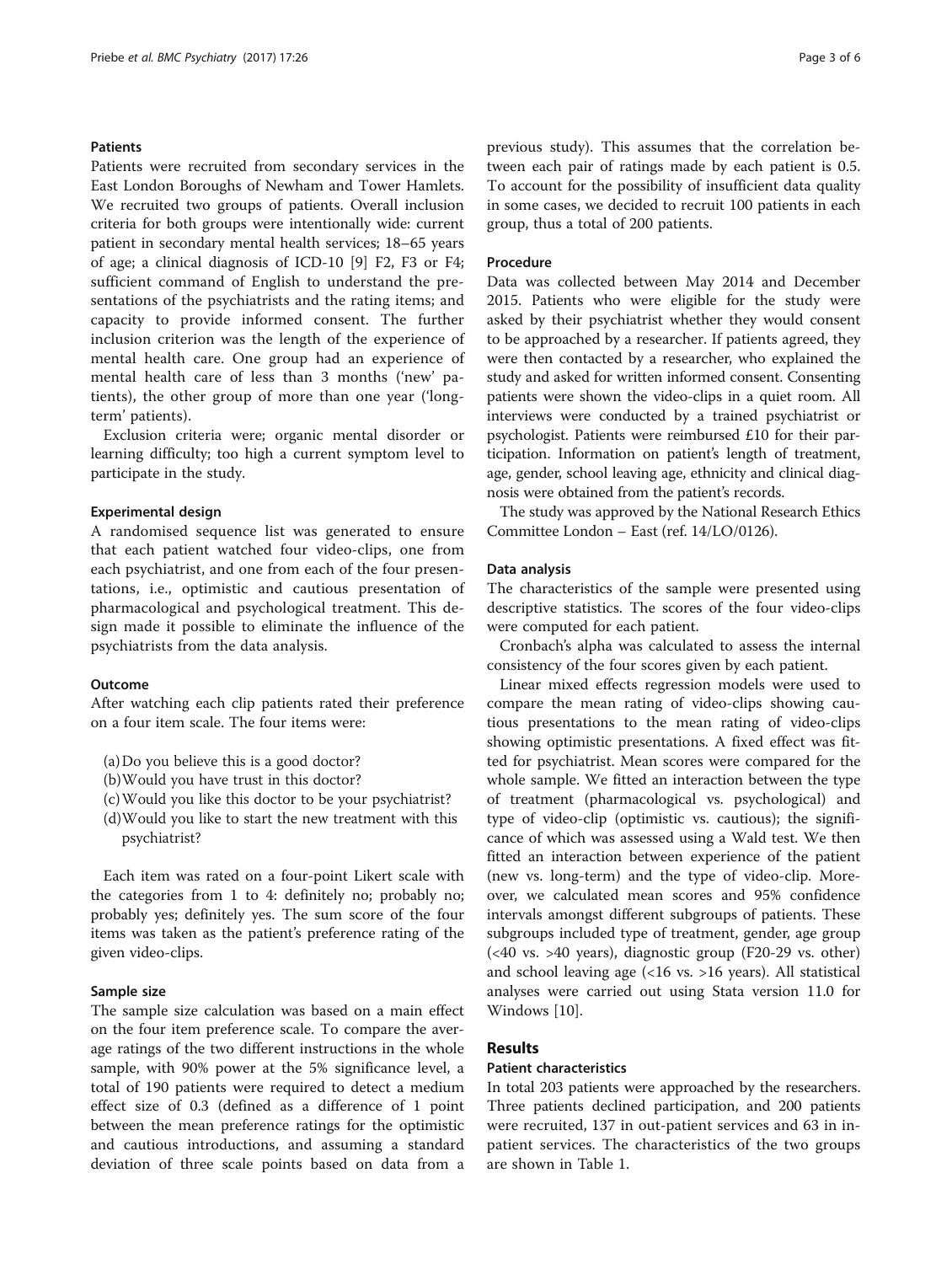<span id="page-3-0"></span>

|                    | New Patients   | Long-term Patients |
|--------------------|----------------|--------------------|
| Gender             |                |                    |
| Female             | 40             | 48                 |
| Male               | 60             | 52                 |
| Ethnicity          |                |                    |
| White              | 49             | 53                 |
| Asian              | 30             | 26                 |
| Black              | 16             | 13                 |
| Mixed              | $\overline{2}$ | 7                  |
| Other              | 3              | 1                  |
| Diagnosis - ICD 10 |                |                    |
| F <sub>2</sub>     | 24             | 22                 |
| F <sub>3</sub>     | 57             | 56                 |
| F4                 | 19             | 22                 |
| School leaving age |                |                    |
| < 16               | 56             | 52                 |
| >16                | 44             | 48                 |
| Age                |                |                    |
| $18 - 40$          | 65             | 54                 |
| $41 - 65$          | 35             | 46                 |

The socio-demographic and clinical characteristics of the groups were largely similar. In the long-term patients the actual experience of mental health care ranged between two and 46 years.

### Ratings - overall

The 200 patients provided a total of 800 ratings. Internal consistency for the four items was very high with a Cronbach's alpha of 0.95. Overall, cautious treatment presentations were strongly associated with a lower mean score (i.e., 10.3, SD = 3.6) compared to optimistic presentations (10.9, SD = 3.6) in the whole sample  $(P = 0.007)$ . Psychological treatments  $(11.0, SD = 3.5)$  were rated more positively than pharmacological ones (10.2;  $SD = 3.7$ ;  $P = 0.001$ ). The mean scores for new patients were  $10.8$  (SD = 3.7) and for longterm patients  $10.4$  (SD = 3.5;  $P = 0.16$ ). There was no interaction found between the type of treatment, i.e., medication or psychological treatment, and type of clip, i.e., optimistic versus cautious suggestion (interaction  $P = 0.35$ ).

## Ratings for new and long-term patients

The mean difference between optimistic and cautious videoclip scores varied significantly between new and long-term patients (interaction  $P = 0.003$ ). New patients had a lower mean score for cautious video-clips whereas there was no difference in ratings of long-term patients between optimistic and cautious video-clips. Table 2 shows the mean scores and 95% confidence intervals, for new and long-term patients, in subgroups of patients with different gender, age, school-leaving age and diagnosis. There was a larger absolute mean difference for new patients in all subgroups presented.

Table 2 Mean scores and 95% confidence intervals of patients' preference ratings for psychiatrists with optimistic and cautious treatment presentations, separated for new and long-term patients, and each for different subgroups of patients

|                    | New patients |                                        |                                      | Long-term patients |                                        |                                      |
|--------------------|--------------|----------------------------------------|--------------------------------------|--------------------|----------------------------------------|--------------------------------------|
|                    | $\Gamma$     | Optimistic suggestion<br>Mean (95% CI) | Cautious suggestion<br>Mean (95% CI) | n                  | Optimistic suggestion<br>Mean (95% CI) | Cautious suggestion<br>Mean (95% CI) |
|                    |              |                                        |                                      |                    |                                        |                                      |
| Overall*           | 100          | 11.5 (11.0, 11.9)                      | 10.1 (9.6, 10.6)                     | 100                | 10.4 (9.9, 10.9)                       | 10.4 (9.9, 10.9)                     |
| Gender             |              |                                        |                                      |                    |                                        |                                      |
| Female             | 40           | 11.1 (10.3, 11.8)                      | 10.4 (9.6, 11.2)                     | 48                 | 9.9(9.2, 10.7)                         | $10.3$ (9.6, 11.1)                   |
| Male               | 60           | 11.7(11.1, 12.4)                       | 9.9(9.2, 10.6)                       | 52                 | 10.8 (10.1, 11.4)                      | 10.5(9.9, 11.1)                      |
| Age group          |              |                                        |                                      |                    |                                        |                                      |
| $18 - 40$          | 65           | 11.4 (10.9, 12.0)                      | $9.7$ (9.0, 10.3)                    | 54                 | 10.1 (9.5, 10.8)                       | 10.1 (9.4, 10.8)                     |
| >40                | 35           | 11.5 (10.5, 12.5)                      | 10.9 (10.0, 11.9)                    | 46                 | 10.7 (9.9, 11.4)                       | 10.8 (10.1, 11.4)                    |
| School leaving age |              |                                        |                                      |                    |                                        |                                      |
| < 16               | 29           | $11.1$ (9.9, 12.2)                     | 10.9 (9.8, 12.1)                     | 35                 | 10.5 (9.7, 10.9)                       | 10.9 (10.2, 11.7)                    |
| >16                | 71           | 11.6(11.1, 12.1)                       | 9.7(9.2, 10.3)                       | 65                 | 10.3 (9.7, 10.9)                       | $10.1$ (9.5, 10.7)                   |
| Diagnosis (ICD-10) |              |                                        |                                      |                    |                                        |                                      |
| F <sub>2</sub>     | 24           | 11.8 (10.8, 12.8)                      | 10.4 (9.2 11.6)                      | 22                 | 11.5 (10.4, 12.6)                      | $9.8$ $(8.7, 10.9)$                  |
| Other              | 76           | 11.3 (10.8, 11.9)                      | 10.0 (9.4, 10.6)                     | 78                 | 10.1 (9.5, 10.6)                       | 10.6 (10.0, 11.1)                    |

 $*P$ -value for interaction = 0.003

 $C$ I confidence interval,  $n$  number of patients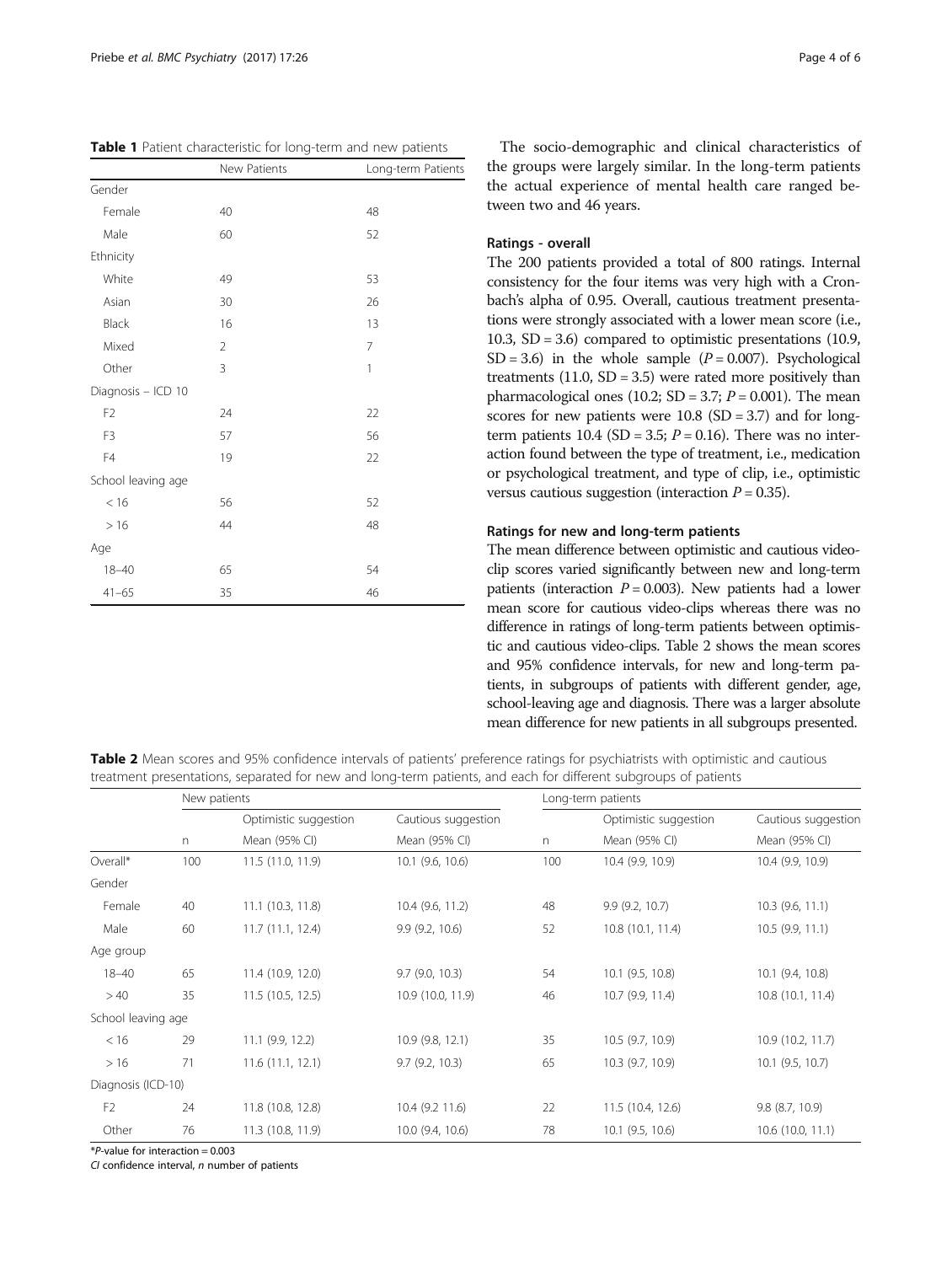## **Discussion**

#### Main findings

The main findings from this experimental study are consistent with the hypothesis. Patients who are relatively new to mental health services prefer psychiatrists with optimistic treatment suggestions, whilst this preference has not been found in patients with longer-term experience of mental health care. The difference between new and long-term patients is highly significant. Thus, the relative preference of each group is in line with the hypothesis. However, the results do not support a further part of the hypothesis, i.e., that long-term patients explicitly prefer more cautious treatment suggestions.

The difference with a higher preference for optimistic presentations in new patients as compared to long-term patients was found in all subgroups. Yet, the study had not been powered to identify significant differences in these subgroups so that the findings in subgroups have to be interpreted as merely descriptive and with caution.

## Strengths and limitations

Most studies on the association between psychiatrists' communication and patient responses have employed naturalistic designs. Such designs cannot control for various confounding factors in the complex situation of real treatment, capture only the naturalistically occurring variance and do not allow conclusions on causal relationships. Experimental designs are better suited to assess patients' preferences of different communication styles. The experimental design of this study does allow for the identification of, cause and effect. The presentation of psychiatrists is the cause of patients' preference, and the design with randomly varied presentations of all video-clips excluded the potential influence of other factors. All psychiatrists were rated with each introduction so that the findings are independent of the socio-demographic characteristics of psychiatrists or their personality. All psychiatrists were unknown to the patients and the findings were not influenced by previous experiences with the psychiatrist. The video-clips were with real psychiatrist to have a maximum of genuineness and credibility. Lastly, there were an equal number of new and long-term patients, and the long-term patients had been in treatment for a minimum of two years so that the difference in experience between the two groups was even more marked than envisaged in the design.

However, the study also has several limitations: As mentioned, it was not sufficiently powered to identify significant interaction effects in subgroups, and to test whether the interaction effect differs for psychopharmacological and psychological treatments. As we focused on the difference between optimistic and cautious presentations, their wording may have been too strong and different from what is likely to happen in routine practice, when more mixed messages are used. Different presentations in between the very optimistic and very cautious ones used in this study may well have led to different patient ratings. It is possible that patients' preferences are influenced by further factors that were not considered in the study. The study was conducted in secondary mental health services in London, and thus caution must be taken when generalising the results to other populations such as those in primary care and to other regional contexts. Finally, the study assessed the first impression of patients only and did not explore what would happen after a longer talk and attempts to reach shared decisions.

#### Implications

There is a general line in medicine that more optimistic physicians achieve better treatment outcomes. This is underpinned by some evidence in general practice, in the treatment of cancer patients, and pharmacological interventions [[11](#page-5-0)–[13](#page-5-0)]. This is also consistent with the concept of hope in psychiatry [\[14\]](#page-5-0). In accordance with this general line, the findings of this study suggest a clear guideline for psychiatrists when they recommend new treatments to patients who are relatively new to mental health care and have not yet had long term experiences with other psychiatrists and their treatments. To these patients, psychiatrist should present the suggested treatment option with confidence and optimism in order to establish trust and strengthen the patient's motivation to start the new treatment. When talking to patients with longer experience of psychiatric treatments, they might want to be more cautious, and optimism does not necessarily lead to more positive patient responses. These patients might still benefit from more optimism and hope. If so, decidedly optimistic psychiatrists seem not to trigger such optimism in the patients, perhaps because the confident announcement of reliably positive effects lacks credibility. Yet, there is no evidence that psychiatrists should be particularly cautious with these patients either. Thus, psychiatrists need to decide patient by patient as to how best to present the treatment they think is appropriate. It remains unclear which characteristics of the patient or the given context should guide their decision, as the characteristics assessed in this study did not seem to make a major difference. Future research may explore whether other forms of presentations, possibly with explicit reference to disappointing experiences in the past, lead to more trust and more positive expectations in patients with longer term experience of care.

## Conclusions

How psychiatrists present treatment expectations makes a difference to the patient's attitude towards the psychiatrist and the suggested treatment. More optimistic presentations are preferable with new patients, but not necessarily with those who have already been in treatment for more than a year.